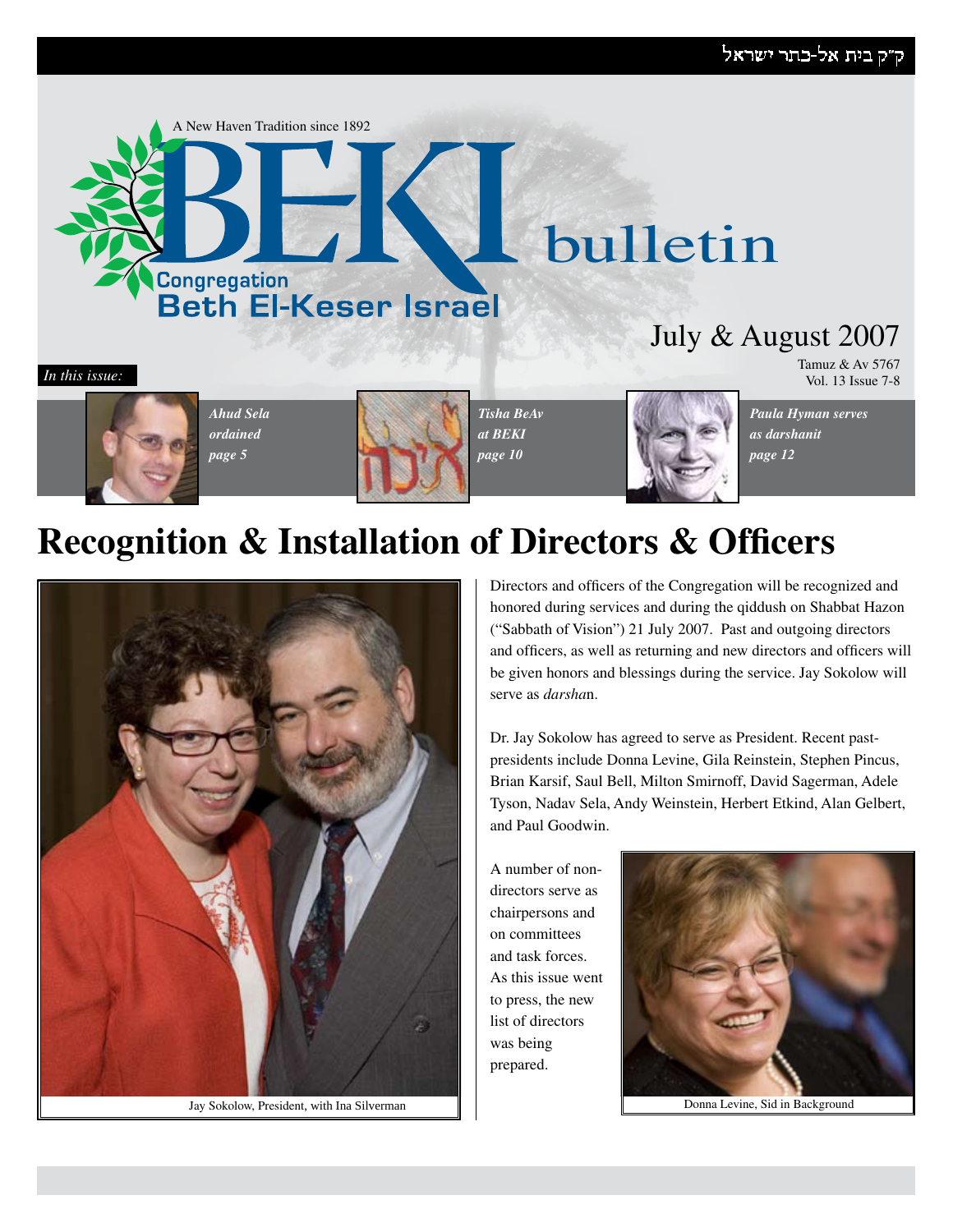# BEKI Bulletin July & August 2007



Andy Weinstein

40 Orange Avenue West Haven, CT 06516 203-933-AUTO (2886)

> **You give us 22 minutes –**

**We'll give you the world to come**

**Attend Minha-Maariv Daily Services**

**5:45p to 6:07p**

# Benefit Congregation Beth El-Keser Israel

Ask us about establishing a fund, trust or annuity to ensure BEKI's future.

Charitable giving strengthens our Community and provides the donor with tax savings.

Dr. John S. Levy Board of Trustees Lisa A. Stanger, Esq. Directo 203 387-2424 x382 Istanger@jewishnewhaven.org



#### **BEKI Bulletin**

The newsletter is published monthly by Congregation Beth El-Keser Israel for the benefit of its members. Congregation Beth El-Keser Israel is affiliated with the United Synagogue of Conservative Judaism.

To contribute articles or for inquiries regarding membership, donations, or special activities, call the Synagogue office (203) 389-2108, or write to: 85 Harrison Street, New Haven, CT 06515-1724 or email: jitilsen@beki.org or see our web page: www.beki.org For information about advertising, call the synagogue office. Deadline for submission of ads or articles is the 1st of the month preceding publication. Annual subscription is \$36.00.

> BEKI Bulletin © 2007 Congregation Beth El-Keser Israel. A Message from Rabbi Tilsen & Dear Rabbi © 2007 Jon-Jay Tilsen. All rights reserved.

**Editor** *Rabbi Jon-Jay Tilsen* **Associate Editor** *Donna Levine* **Associate Editor** *Donna Kemper* **Associate Editor** *Herbert Winer* **Circulation Manager** *Saul Bell* **Layout & Design** *Media Arts Center* **Advertisement Editor** *Sheila Gardiner* **Advertisement Associate Editor** *Ronni Rabin* **Photographer** *Charles Ludwig*

#### Greater New Haven County Real Estate **Call the EXPERT!**



**COLDWELL BANKER D Mark Levine** RESIDENTIAL BROKERAGE **203.795.2483 203.795.6000 Office Mark.Levine@CBMoves.com**

**Call TODAY for your free market evaluation!**

 $(203)$  389-9934 (203) 915-6357 (cell)

#### **COBY'S REMODELING**

Kitchens . Bathrooms . Home Additions Commercial . Residential **Complete Design Services** 

**Coby Ben-Chitrit** License# 00560348 12 Pumpkin Patch Rd. Woodbridge, CT 06525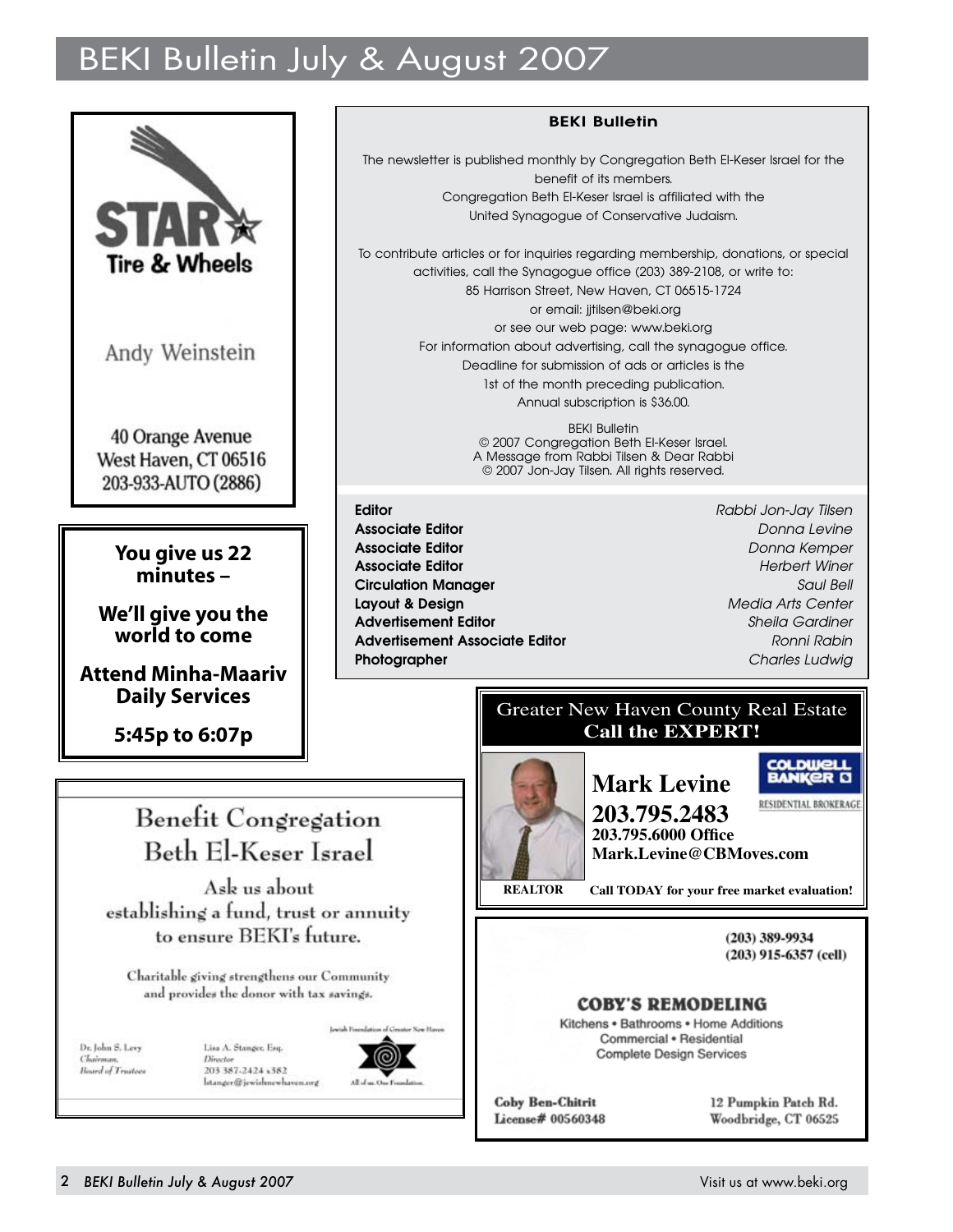At the recent Eder Leadership Retreat in which over 30 congregants participated, the subject of BEKI finances was recognized as worthy of a leadership group discussion. Isaiah Cooper, Jay Sokolow, Michael Kligfeld, Bryna Pauker, Dennis Rader, Lisa Stanger, Michael Stern and Donna Levine took part in this session. The primary issues discussed were dues, fundraising projects and income development.

With respect to dues, a number of questions were raised which will be examined by our Finance Committee over the next year. The questions included: Should people be assessed dues based on income? Should we include suggested levels of contribution in writing? Should guidelines for contributions to a Building Fund (i.e., capital campaign) be noted on the membership application, along with a note that members will be asked to contribute? Is 2% of gross income an amount that works as a guideline for total contributions? Are dues being abated in a reasonable manner? Are there other ways we should be thinking about dues and contributions?

Our fundraising projects have been successful and fun. Projects have included Purim baskets, annual tribute dinner/auction, sale of supermarket gift cards, and others. It was noted that these fundraisers provide good entry points for people who wish to become involved in the BEKI community as volunteers. It was recommended that we continue to build on our successes, including a proposed auction for the 2007-08 fiscal year.

With respect to income development, it was noted that we need more people

who are good at asking. One idea was to create categories for "asks"--i.e. lawyers, doctors, professors, etc. Another suggestion was to create a "Chai Society" where members contribute \$1800 per year in addition to dues. It was also suggested that we ask people to contribute a percentage of the costs of a *simha* to BEKI. Other recommendations included ways to create the expectation of an "ask," such as creating a building fund and publishing guidelines for giving. We would like to invite people to a seminar on ways to give to build up our Endowment. We should continue to try to get people to participate in the "President's Minyan" for those who give a total of at least \$10,000 per year to BEKI. We should also consider publicizing donations, provided we have donors' permission to do so.

An immediate outcome of the session was to get more volunteers on the Finance Committee, which will be meeting regularly throughout the year. Please contact Donna Levine at sdsij@ aol.com or 234-9867 if you would like to receive notices of these meetings. In addition, your suggestions are welcome with respect to other issues which should be addressed by the Finance Committee. *DL*





#### **Jewish Home for the Aged Goodwin-Levine Adult Day Health Center 169 Davenport Avenue . New Haven 06519 for 90 years serving the elderly in traditional Jewish surroundings Skilled Nursing . Short term Rehabilitation . Adult Day Health Services**  Resident Centered Care The Bridge from hospital to home Support to keep loved ones at home **Full Time Geriatricians Glatt Kosher Four season courtyard Reserved Parking Call 203-789-1650 for information Bea Zampano, JHA Admissions ext. 237 Judy Rolnick, Director,GLADHC ext. 310**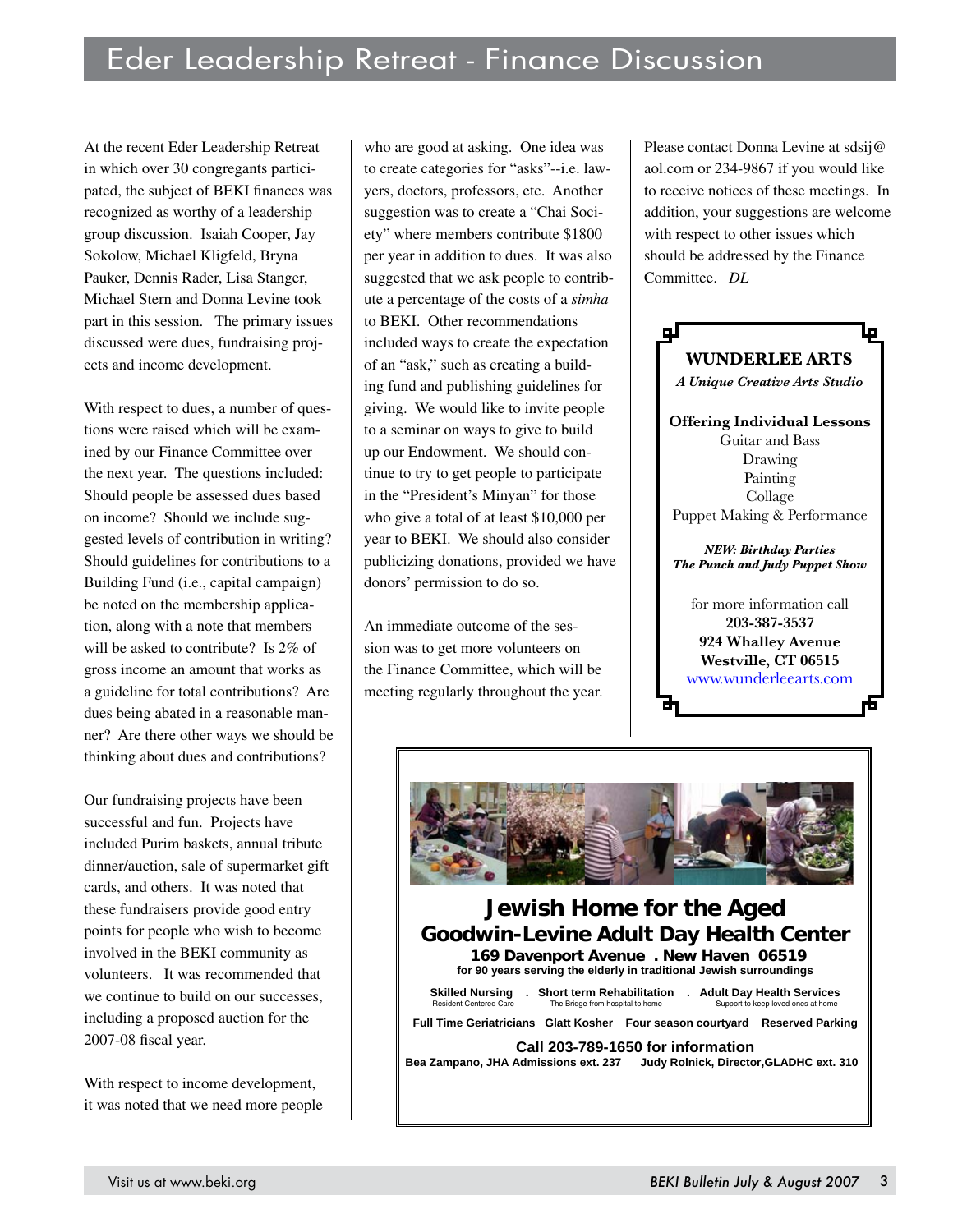# LifeCycle

*Maqom Yinahem With sorrow we note the passing of*

Beatrice Cabacoff, mother of Marcia (& Louis) Migliozzi

Dora Halprin

*May the Almighty Comfort those who Mourn*

### **Welcome New Members**

Andrew Hirshfield & Monica Starr, Yonatan and Eitan

#### **HaNoladim BeMazal Tov**

Mazal tov to Dina Mayzlin & Aaron Cohen on the birth of Rose Mayzlin Cohen in June, and to big brother Ezra

Yair & Stephanie Listokin on the birth of Ezra Hillel Listokin in June, and to big brother Ami

# **Mazal Tov to**

Danya Cheskis-Gold, daughter of Martin Gold & Rena Cheskis-Gold, on graduating from Washington Univ. with college honors with a B.A. in Anthropology and Spanish. She will be working in New York City for Teach for America, a national service agency, doing marketing, recruiting, and public relations. If anyone has leads to an apartment, please let her know!

Wendy Miller, daughter of Stuart & Sue Miller, on graduating from the

State University of New York at Albany. Wendy intends to attend graduate school at Yeshiva University or a Yeshiva in Jerusalem next year.

Emma Lehrer, daughter of Paulette Lehrer and of Alex (& Amy) Lehrer, on graduating from Lehigh University.

Ariel Ben-Chitrit, son of Coby & Roz Ben-Chitrit, on graduating from Amity High School. He will be attending the New College of Florida in Sarasota next year.

Elisa (Beller) Wiygul, daughter of Marsha Beller and of the late Eric Beller, and her husband Rob Wiygul, on graduating from Yale Law School.

Leah Dumigan, daughter of Diane & George Dumigan, on graduatilng, with a BFA in toy design from Fashion Institute of Technology, State University of New York (SUNY) in Manhattan. Leah received her first BFA in sculpture from SUNY Purchase in 2001. She has been living and working in NYC since that time.

Jill Dumigan, daughter of Diane & George Dumigan, began a course of study in cosmetology at Brio Academy of Hair Design in New Haven. Jill is a graduate of Chapel Haven and lives in Westville. She participates in many events at BEKI and especially likes helping Team 3 of the Qiddush Committee and activities provided by Kulanu.

Eva Landau, daughter of Helen Rosenberg (& Keith Richter), graduated *cum laude* from Roger Williams University in Bristol, Rhode Island on

May 18, 2007, with a Bachelor of Arts Degree in Elementary Education and Communications. She will be teaching in the City of New Haven's Mandatory Summer School Program this summer and is seeking a teaching position in the fall with the City of New Haven or a school in the vicinity.

Ben Bell, son of Morris Bell & Raina Sotsky, on graduating with honors from Cheshire Academy. Ben plans to attend the University of Pennsylvania in the fall.

Anna Abramovitz, daughter of Alan & Sally Abramovitz, will be entering Stern College of Yeshiva University in the fall. She will be spending her freshman year at Machon Gold in Jerusalem.

David Botwick-Ries, son of Michael Ries & Jennifer Botwick, on being entered into the Eagle Scout Court of Honor.

MAKOM graduates Anna Abramovitz, Ariel Ben-Chitrit, David Botwick-Ries, Michelle Hopkinson, Darren Palumbo, Matthew Prober, and Samuel Weiser.

Margaret Martin on winning a gold medal in swimming competitions in the Special Olympics.

George G. Posener on being honored at the annual meeting of the Jewish Federation of Greater New Haven's Department of Jewish Education for his support of Jewish Education.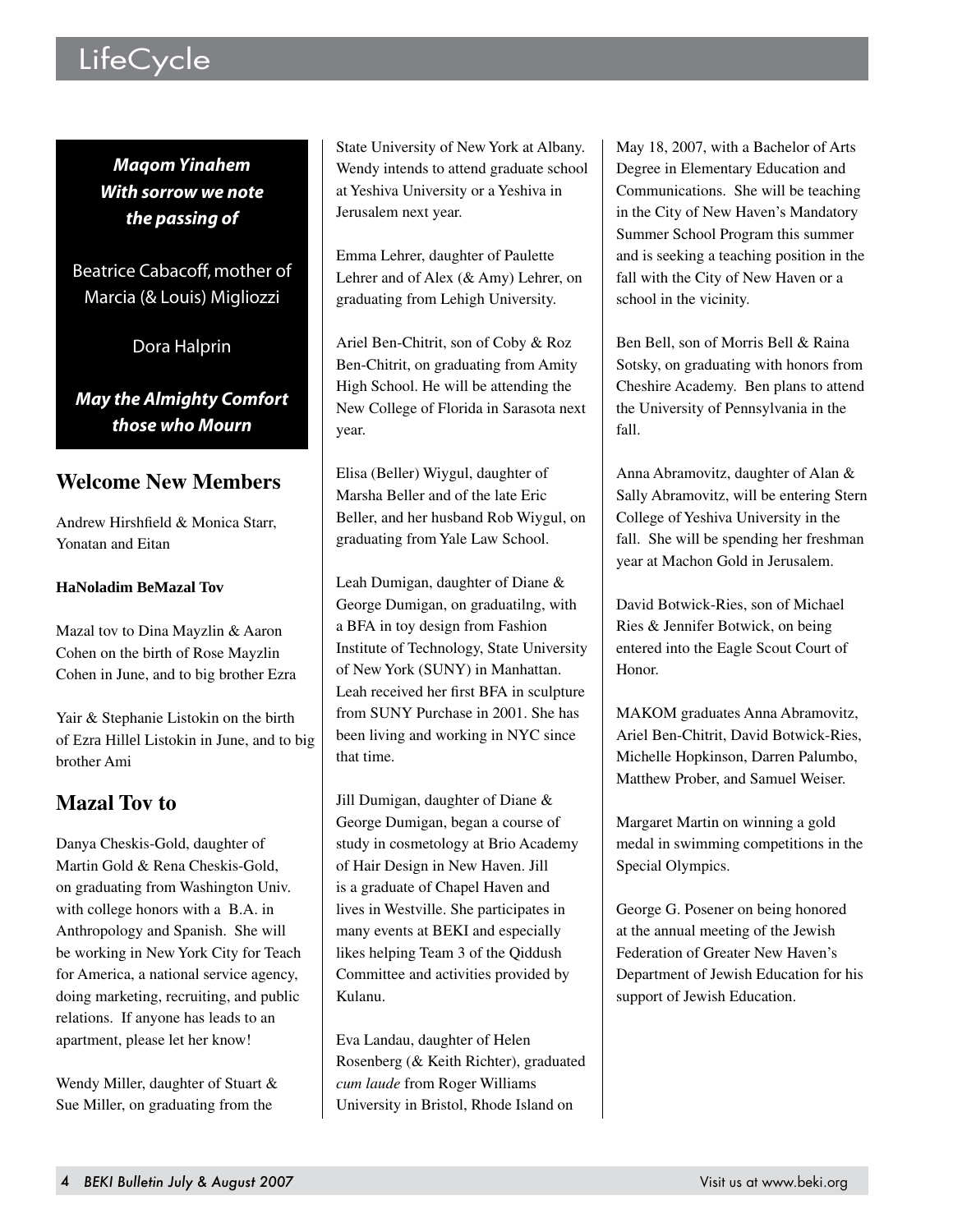# LifeCycle



### **Letters**

Thank you so very much for all your hard (and usually invisible) work in making the benefit dinner such a success. I understand from Jay that BEKI made a little money and, from my heart, I want you and everyone at BEKI to know how nice it was to sit with my family in my home away from home. I am truly honored.

*Susie Voigt*

# **Ahud Sela ordained at JTS**



Ahud Sela, a son of Nadav and Rita Sela, was ordained as a rabbi by

the Jewish Theological Seminary in May 2007. He was awarded prizes in homiletics, practical theology, and Jewish history.

Ahud was born and grew up in New Haven. A graduate of Ezra Academy, Makom Hebrew High School, and Hopkins School, Ahud was also very active in BEKI's Kadima and USY groups. Following high school, he spent a year studying in Israel on United Synagogue's Nativ program.

He continued his college studies at UC Santa Barbara and graduated with honors in Biochemistry. While at UCSB, Ahud was a leader at the campus Hillel. After graduation, he worked for a year at the Hillel of the University of Maryland.

Ahud was awarded a Wexner Fellowship and studied at the Jewish Theological Seminary in New York. As part of the JTS curriculum, Ahud and his family lived in Israel while he continued his studies at the Schechter Institute of Jewish Studies in Jerusalem. While at JTS, Ahud gained experience

as a student rabbi with congregations in Peekskill, NY and Fitzgerald, GA. He interned under the mentorship of Rabbi Gordon Tucker in White Plains, NY.

Also while at JTS, Ahud studied at the University of Pennsylvania and completed a Master's degree in Bioethics, a field that draws upon his interest in science as well as on his rabbinical training.

In July, Ahud will begin working as an assistant rabbi at Sinai Temple in Los Angeles. Ahud is married to the former Alisha Vorspan, a kindergarten teacher, and they have three-year-old twins, Yael and Gavriel.

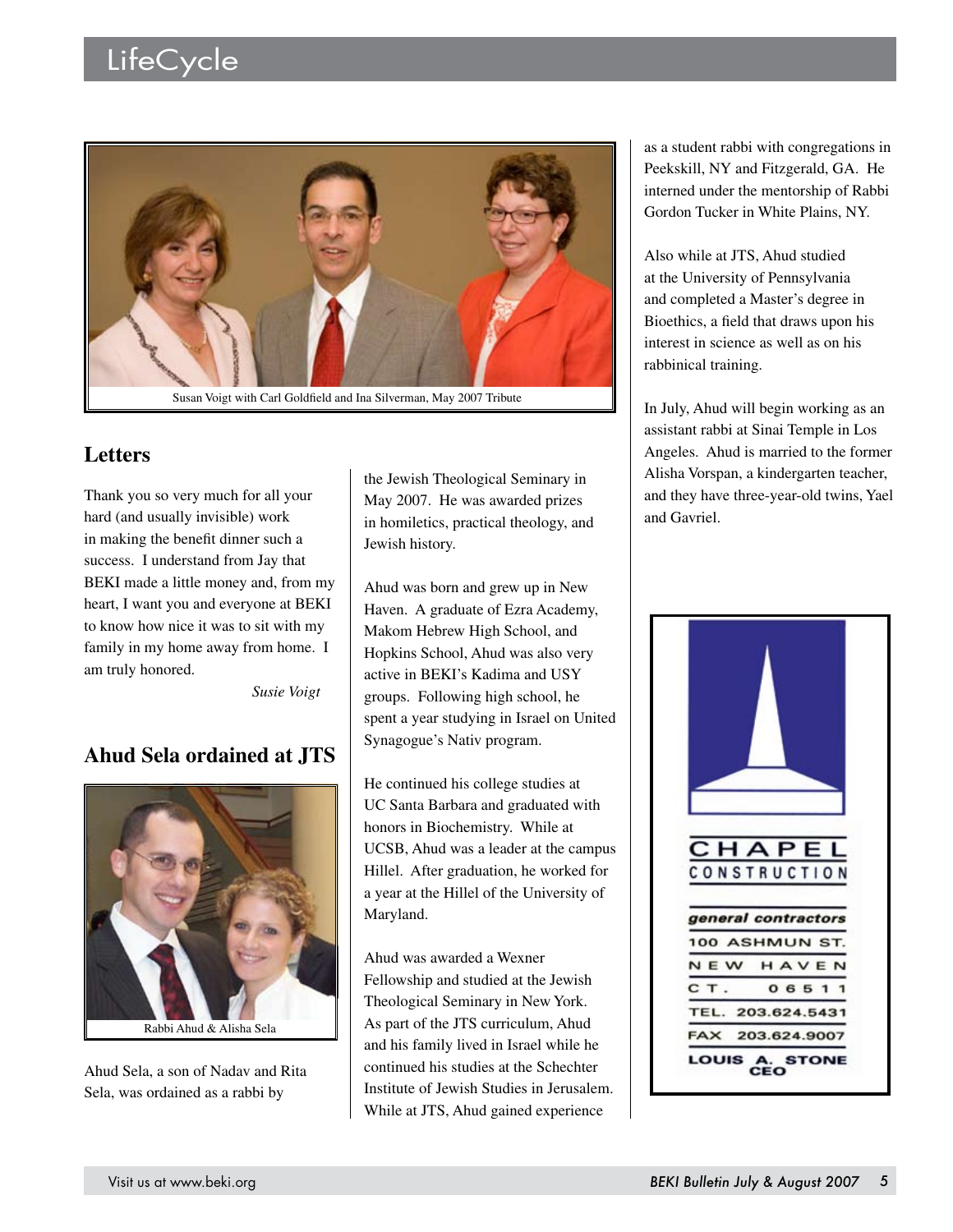#### **Remarks BEKI Religious School Graduation**

#### *Spiderman Meets Mr. Posener*

I am honored to be here this morning, but the graduation is also bittersweet for me. My five years at BEKI have flown. When you reflect on a job, to me you always consider who uplifted and supported you, and to me two people stand out: David Goldblum and Sherry Rothman. David was always there when I needed to talk or to support our Young Emissary program. He was great for ideas for *davening* and curriculum work. This Religious School owes a great debt to Sherry Rothman who has worked untiringly for all our children. These five years, I would say, "Sherry, I need 10 more gift bags," and off to the dollar store she would go; "Sherry, I need latkes for Hanuka," and 100 would appear, or 15 dozen hard boiled eggs for our Pesach Seder. I mean the *cooked* kind – Steve Rothman arrives with 15 dozen eggs! "Sherry, more grape juice to the Landsman-Sauberman table for the Model Seder," and she pours the wine – *rea*l wine. Her donations of both time and talent go on and on and she will forever be my friend and a pillar of BEKI.



You see, BEKI Religious School is a culture we have created, a culture of mutual respect and love of Torah, a love of *tzedaqa* and *Tiqun Olam*.

We have had tall teachers – Mr. Guy – and short teachers – Ira. We have collected dreidels and kippot for Jewish victims of Katrina in Louisiana and gelt, frogs, *haggadot*, banners and cards for our Jewish soldiers in Afghanistan, Iraq and Uganda. We have sung songs of Joy for Yom Haatzmaut and cried as Tikva told us of her student Guy Golan, who gave his life for Israel on Yom HaZikaron.

I am very proud of how your children, as Diaspora Jews, have internalized their lessons of the Jewish holidays, in an active real way. You see it is all about the power of stories… stories of our Matriarchs and Patriarchs, Rabbi Aqiva and his archers and Rabbi Heschel and Dr. Martin Luther King. I am so fortunate to have brought you the Emissary programs, Ongy and Anat, Beccy and Eilam, Ziv, Tali and Hila, and this year Lev and Adi. We know and have touched the land of Eretz Israel and this legion of young Israelis, teach us, touch our *neshama*, our soul and march off to join the IDF and keep Israel safe. We have counted pennies for solar cookers for the women of Darfur and counted pies at the Interfaith food bank.

At the core of our Religious School is our Madrikhim program. What could be better than to attend Religious School, celebrate bar- or bat-mitzva, and then return to teach! I would like Anna Abramowitz, Dayna Rothman, Dana Lew, Sarah Grazier-Zerbarini, Liora Grazier-Zerbarini, Zack Bell, Jared Levine, Nora Goldfield, and Adam Goldberg to be recognized.

My office has been in the basement and in the back and now in front where it belongs. I have had no heat and then enough heat to hatch ducklings. My policy has been open door, for students, for parents and Meyuhad students and bubbes and zeides. I have tried to bring joy to all that I do, and at times I have succeeded and other times it has been hard. We have taught your children in baseball uniforms and soccer cleats, gymnastic uniforms with bold purple glitter stripes. We know mitzva heroes, our own at BEKI and those of Danny Siegel, and we know biblical heroes. We eagerly await our *BabagaNewz* each month.

I want to close with a poem by Danny Siegel, with my additions.

*continued next page*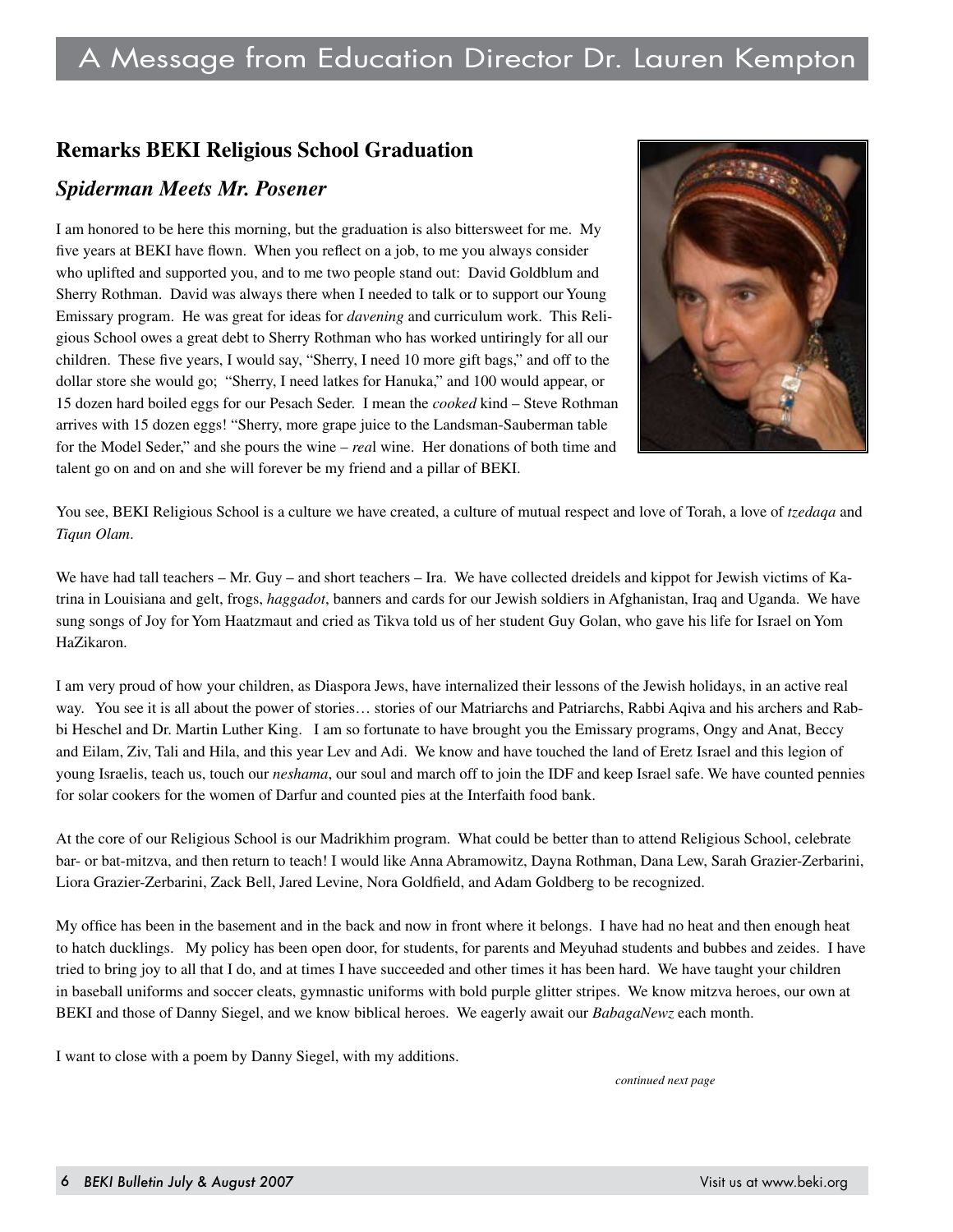*continued*

#### *A Prayer for Teachers of Torah*

#### **Dear God,**

**Give me the strength, the wisdom, the something to be a teacher.**

**Give me one child, a single boy or girl, who will be an honest judge, and another who will have the courage because of me to change the world.**

**Let me find some children who will stock a food pantry and cut pies for the homeless.**

**Let me touch them and teach them to care and let them use their ruach to come closer to You.**

Let me breathe the fire of peace into a quiet, unassuming diplomat, that he or she may pace the deserts and pal**aces of Your Earth, reconciling brothers and sisters who have forgotten to love.**

**Is this too much to ask? No? Then … Dear God, give me the grandchild of an Hungarian Zeyde whose ashes rushed down the raging Vistula from Auschwitz --**

**A child with beautiful hands, and let me be the one to say, "Here is a violin, it belongs to you. Go! Make the people dance!"**

**Give me children who know Tikkun Olam and Tzedekah. And make them storytellers of your truths."**

What shall I miss the most? Your children (and writing for the BEKI *Bulletin*)

Your wonderful children, *kipot* slipping to the side, hair jelled straight up, hungry and starving on Wednesday and sleepy on Sunday! I love their spirit. I have cajoled them, praised them, taught them, chastised them, held and comforted them and kept their secrets. They have brought me great joy and great, great *kavod*.

-- *Lauren*

# **Calling All Teens**

All BEKI Teens (9th-12th grade) are encouraged and welcome to assist in leading Junior Congregation on an occasional basis. We welcome your leadership. Please contact Miriam Benson at 389-6137 for further information.

#### **Service Leaders' Rotation List**

The "Master Rotation List" for Shabbat & Festival service participation was mailed in late June to one hundred households. (Additional copies are available in the lobby literature rack, from the office and at www.beki.org/rotate.html). The list is the compilation of parts to be led by those who volunteered for the services listed. If you would like to lead a children's or adult service, or

learn to do so, or if you would like to request a specific date between January and June 2008, contact Rabbi Tilsen at 389-2108 ext. 10 (jjtilsen@beki.org).

# **BEKI Religious School**

A Graduation and Promotion exercise for BEKI Religious School was held on 20 May. The students all received



Certificates of Promotion and a tribute from George Posener. The parents and students heard inspirational remarks from Susan Jacobson and Sherry Rothman. President Donna Levine spoke and explained to the students the role of the BEKI Board in relation to the Religious School. Adi Ben Ami was honored for her year of teaching at BEKI as a Young Emissary from our Sister City in the Afula-Gilboa region of Israel.

#### **Registration for Religious School**

Registration packages will be mailed in July for returning BEKI Religious School (BRS) students. Registration is ongoing and we always welcome new students and their families. If you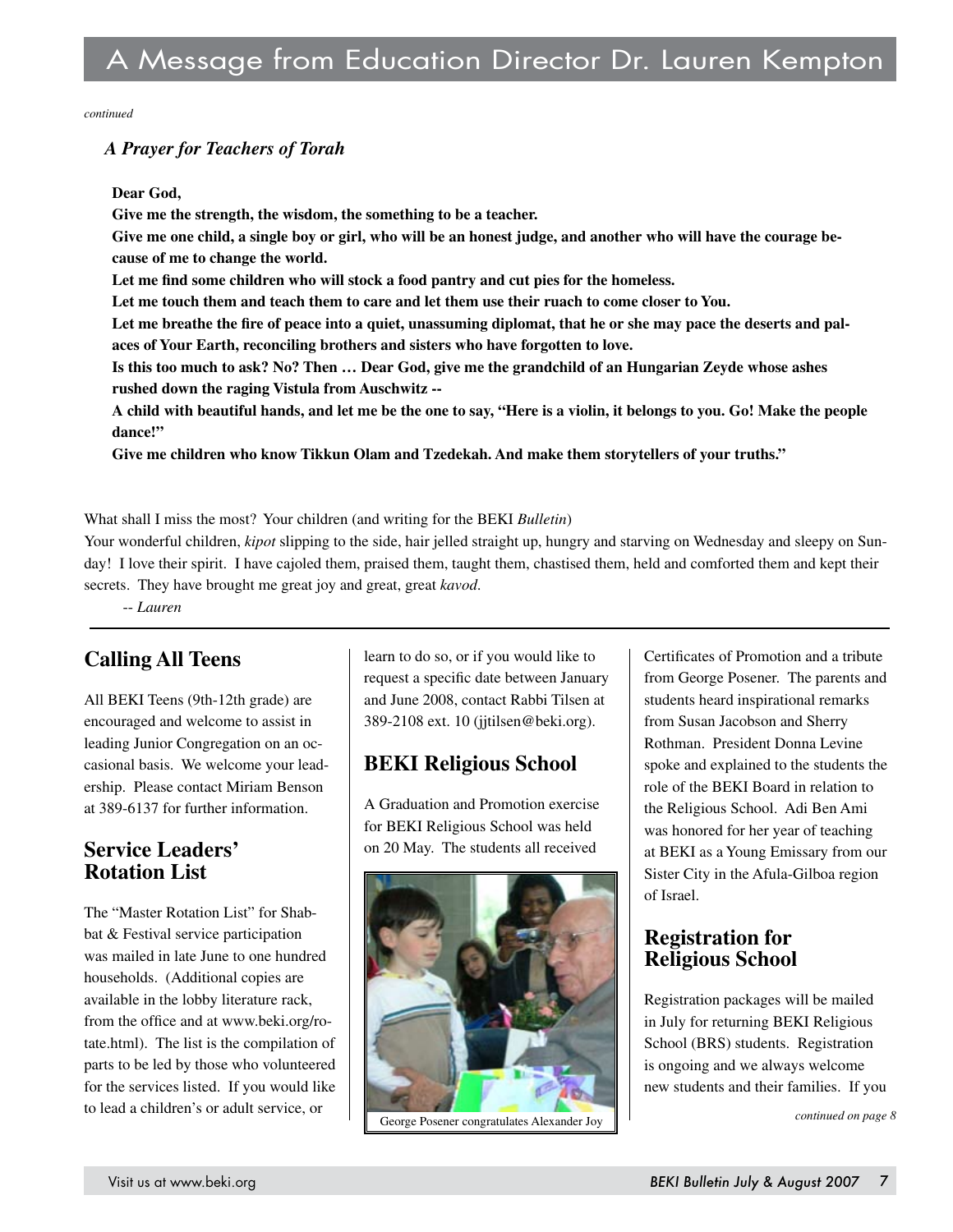*continued from page 7*

have any questions please contact office manager Peggy Hackett at 389-2108 x14 (office@beki.org).

# **High Holidays Are Coming**

The Education Committee and High Holy Days Committee are meeting to coordinate the Children's Programming for the High Holidays. There are twenty-four separate programs for the three days in the four age categories: Havura, K-2 Kehila, Junior Congregation and Cosmic Conversations. Please contact Peggy at 389-2108 x14 (office@beki. org) if you would like to volunteer to be a program leader or otherwise help.

#### **Minyan Seekers / Minyan Makers Mailing List**

If you would like email notification when BEKI members are seeking additional participants for a daily service in order to insure a minyan, and might like to request that others attend on a specific date on which you seek a minyan, send a message to minyan-subscribe@ beki.org. You can unsubscribe by sending a message to minyan-unsubscribe@ beki.org and obtain additional instructions at minyan-help@beki.org.

# **A Message from Rabbi Tilsen**

# *The Immigration Imbroglio: A Federal Failur***e**

The fundamental function of government, according to classical conservatives, liberals, libertarians and communists, is to provide for the common security against threats of hostile entities and natural disasters, and to ensure fundamental civil and human rights. Whether Whig or Tory, we might agree that immigration policy and enforcement is naturally primarily a federal and not state function. It seems, strange, therefore, at first glance, that the City of New Haven is taking ground-breaking steps to address "the immigration issue."

Unfortunately, the federal government is not able to effectively provide for a safe, humane, economical and rational immigration regime. Like its response to the destruction of New Orleans by Katrina, the late Saddam Hussein regime in Iraq, and the human rights fiasco and constitutional disaster of the Guantanamo and other "enemy combatants" along with the Abu Ghraib and other torture centers, our federal administration's failure have created intolerable problems for our nation and for many millions of other people. The government cannot even provide passports to its citizens in a timely fashion; the administration created rules that they most obviously do not have the capacity to implement. It is a system in partial collapse. In saying this I apologize to the many dedicated hard-working decent people in the federal government and elsewhere who are not the cause of this federal failure but perhaps are keeping the consequences from being even worse.

The result is that millions of US residents live without documentation. A generation of children has grown up without social security numbers, passports, or quality medical care. This situation creates great hardship, injustice and unsafe conditions for many undocumented residents and citizens alike. June's federal raid in New Haven seems a strange publicity stunt considering that hundreds of people cross the US border illegally every week. Fortunately, these are mostly people commuting to work or visiting family, not terrorists. It suggests the administration is substituting PR for policy, commando-like raids in place of competent management.

In this light, the City of New Haven's steps to provide functional documentation to those without federal documentation seems sensible and justified. Absent effective federal policy, our municipality is forced by circumstances to address the consequences of the federal dereliction in order to protect public safety, fundamental human rights and our economic interests.

*There shall be one law for the citizen and for the non-citizen who dwells among you*. Exodus 12:49; Numbers 9:14; Numbers 15:15.

*You too must befriend the non-citizen resident for you were non-citizen residents in the land of Egypt*. Deuteronomy 10:19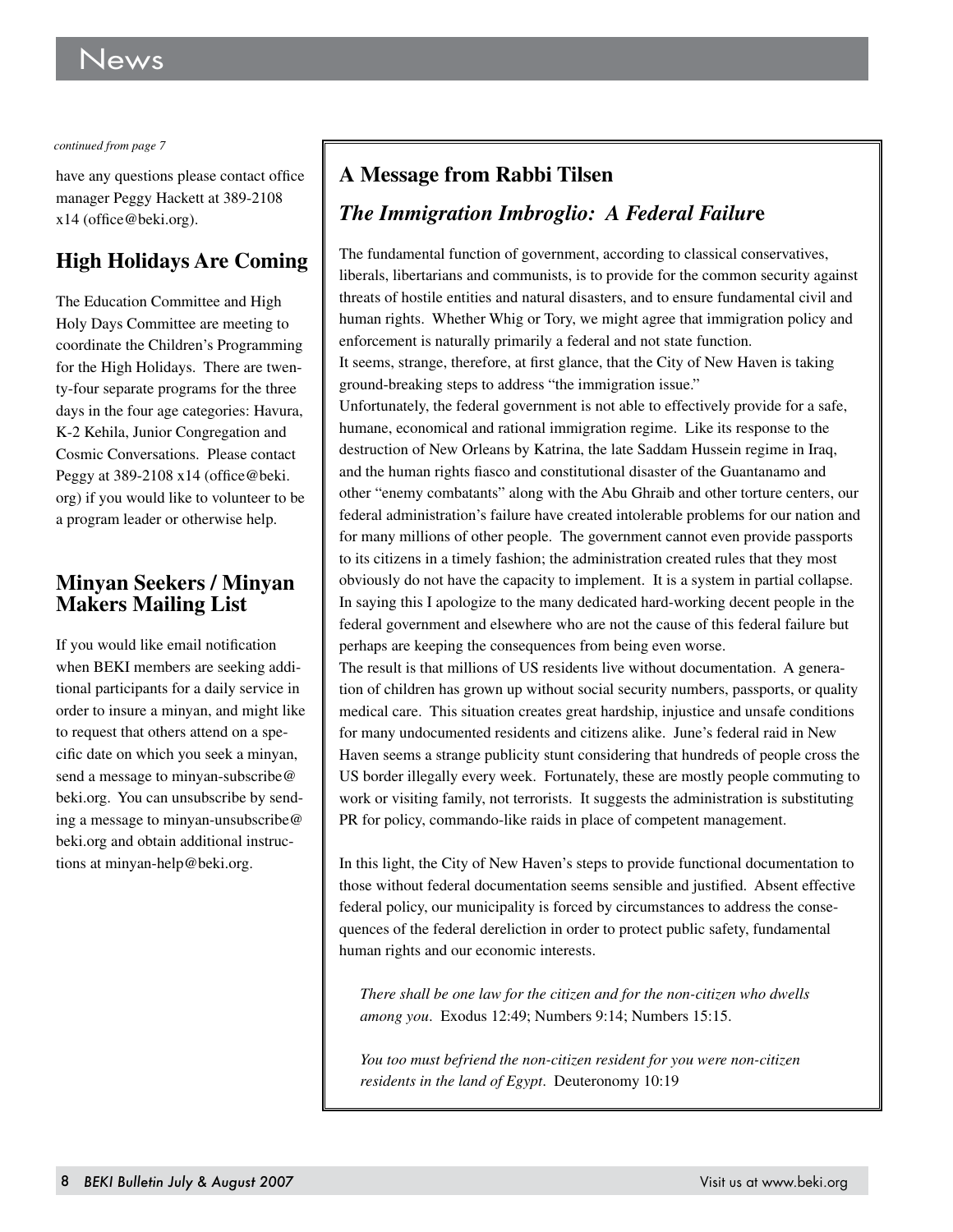# Tisha BeAv at BEKI

The fast day of Tisha Be'Av ("ninth")<br>day of the Hebrew month of Av") will be observed on Monday night 23 July and Tuesday 24 July 2007. The afternoon minha service is at a special time, 8:00p to 8:15p. The traditional Maariv (evening) service begins at 8:15p.

The Shaharit (morning) service on Tuesday 24 July is from 7:00a to 8:15a. The evening and morning services include the reading of the Biblical Book of Eikha (Lamentations). On Tuesday morning, according to the Ashkenazic custom generally followed in our community, *talli*t and *tefillin* are not worn (although *tallit qatan* is worn).

At the afternoon Minha service, from 5:45p to 6:30p on Tuesday, *tallit* and *tefillin* are worn, with the recitation of their usual *berakhot*, and a brief Torah reading is chanted along with a *haftara*.

The fast is observed from 8:15p Monday night until 8:55p Tuesday night. As a sign of mourning, many refrain from wearing leather shoes and ostentatious clothing, and do not enjoy music, intimate physical relations or entertainment.

Tisha Be'Av commemorates the destruction of the first two Temples and other tragedies that have taken place in our long history. The destruction of the Temples represents the downfall of the independent Jewish government, the devastation of Jewish society and tragic loss of life. On Tisha Be'Av in 1290, King Edward I signed an edict expelling the Jews from England. Likewise, the expulsion of Jews from Spain occurred on that date in 1492. The fast is the

only full day fast on the Hebrew calendar besides Yom Kippur. Those with medical conditions that require oral medications or eating are urged to consult their medical and rabbinic authorities.



garinin A preschool Celebrating Jewish Tradition Now Accepting Enrollment

The success of the Montessori classroom is dependent on its core beliefs; freedom within limits and respect for each other and the environment. The goal of the program is to cultivate the child's own natural desire to learn.

Congregation Beth El-Keser Israel . 85 Harrison St., New Haven Lana Gad-Director 203.389.7445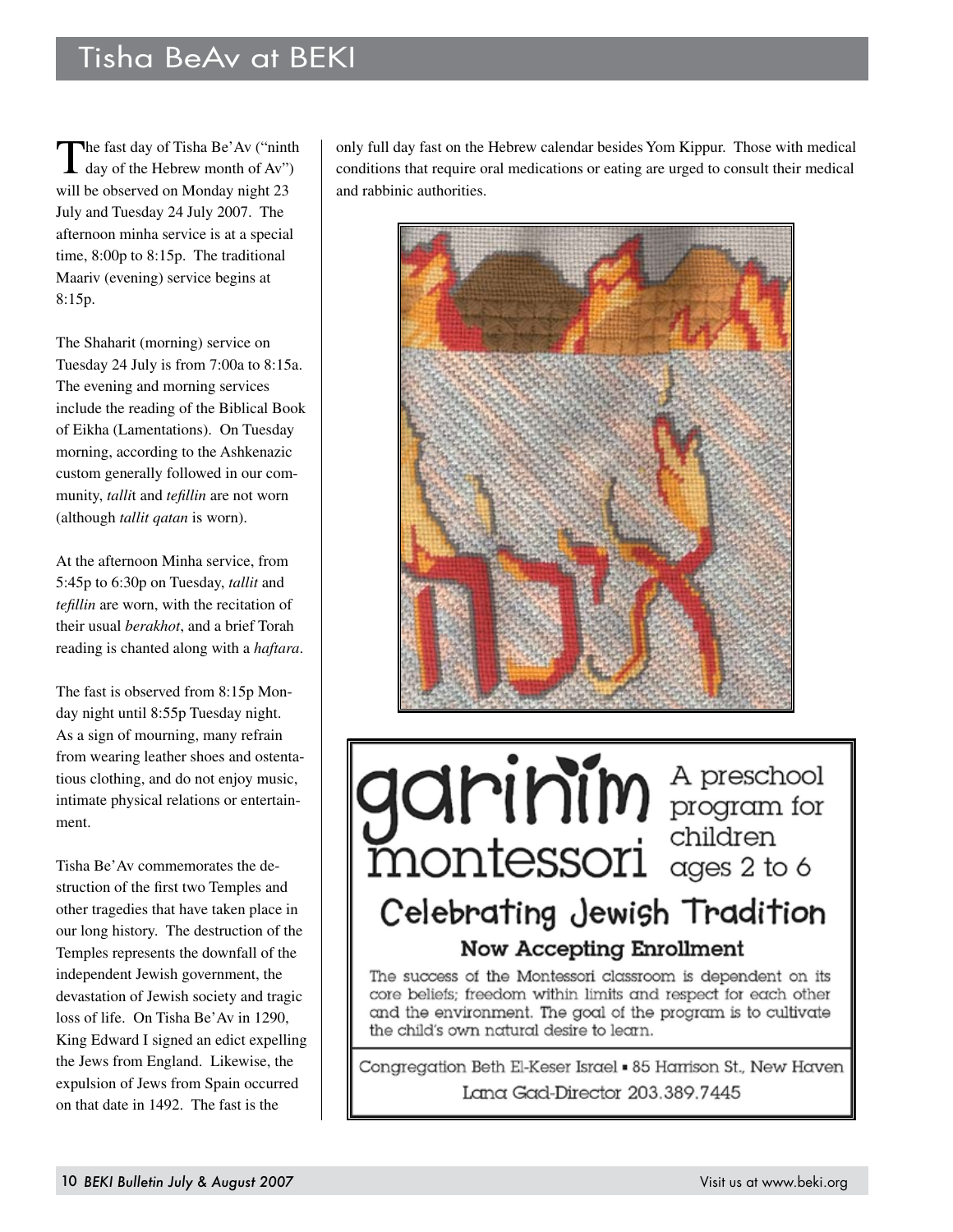#### *Shabbatot* **Darshanim in July & August**

**Mark Oppenheimer** will serve as darshan on Shabbat morning 7 July,



*parashat* Pinhas. Mark is the editor of *In Character*, the coordinator of the Yale Journalism Initiative, and the author of two books: *Knocking on Heaven's Door: American* 

*Religion in the Age of Counterculture and Thirteen and a Day: The Bar and Bat Mitzvah Across America*.

**Paula Hyman** will serve as darshanit on Shabbat morning 14 July, *parashiyot*



Matot & Masei. Paula is the Lucy G. Moses Professor of Modern Jewish History at Yale University, and a former Dean of List College (JTSA).

A special guest will serve as darshan on Shabbat morning 25 August, *parashat* Ki Teitsei.

#### **Shabbat Shalom Learners' Minyan**

The "Shabbat Shalom Learners' Minyan," which meets every other Saturday morning at 10:45a in BEKI's Library Chapel, is an ideal setting for veteran and novice shul-goers alike to become more comfortable and proficient in the

Shaharit (morning) and Torah services in a supportive setting. Expertly led by **Steven Fraade**, **Rabbi Alan Lovins**, **Rabbi Murray Levine** and others, the Shabbat Shalom Learners' Minyan is a nurturing exploration of practice and theory presented in a participatory, non-threatening and multi-generational setting. Many members who take advantage of this unique offering feel a deeper sense of awe born of increased understanding and appreciation for the services. Everyone is welcome to participate regardless of religious status or background.

#### *Sundays* **New: Summer Talmud with Moshe**

Summer Talmud with Moshe Meiri meets on six consecutive Sunday mornings in July and August 2007, from 9:45a to 11:15a. Moshe will teach the final chapter of *masekhet Ketubot*. All are welcome for one or more sessions; materials are supplied. Knowledge of English, Hebrew, Judeo-Aramaic, Yiddish, Latin and classical Greek are helpful but not required. The class is suitable for students at all levels. Talmud with Moshe will meet on Sundays 1, 8, 15, 22, 29 July and 5 August.

#### *Mondays* **Rashi Study Group**

Each Monday morning from 7:45a to 8:30a adults meet in the Library Chapel to read Rashi's commentary on the Torah. It is possible to join the study group for a single meeting or to begin at any time. Knowledge of Hebrew is not necessary. Rashi purported to explain the *peshat* of the text, i.e., the meaning

in its historical, literary and linguistic context. The Rashi Study Group has met weekly since 1994 and is currently reading the book of Numbers. Visitors and new participants are welcome. The Rashi Study Group meets immediately following the 7:00a *shaharit* morning service .

#### *Thursdays* **Sanhedrin Talmud Study Group**

The "Sanhedrin Talmud Study Group," hosted by Isaiah Cooper, meets weekly on Thursdays during the lunch hour (12:30p to 1:30p) with Rabbi Tilsen at a downtown New Haven professional office for Talmud study. The Group has met weekly since 1999. For some participants, this is their first direct experience with Talmud text. The Group focuses on the issues raised in the Talmud, with less attention to the technical aspects of the text. Knowledge of Hebrew or Aramaic is helpful but not required. For location or information, contact Isaiah Cooper at 233-4547 or icooper@cooperlaw.net.

# **AA Meeting**

The *Here We Are* Group of AA meets at BEKI every Thursday night at 8:00p. The weekly Meeting has been held at BEKI since May 1997. Open to any person who can benefit from a recovery program, the meeting is held according to standard AA procedure. It is currently engaged in a 12 & 12 Study – Discussion. This is not a specifically Jewish recovery group, although a large proportion of participants are Jewish. For information on the weekly meeting contact Jay at (203) 387-6019 or sokolow@snet.net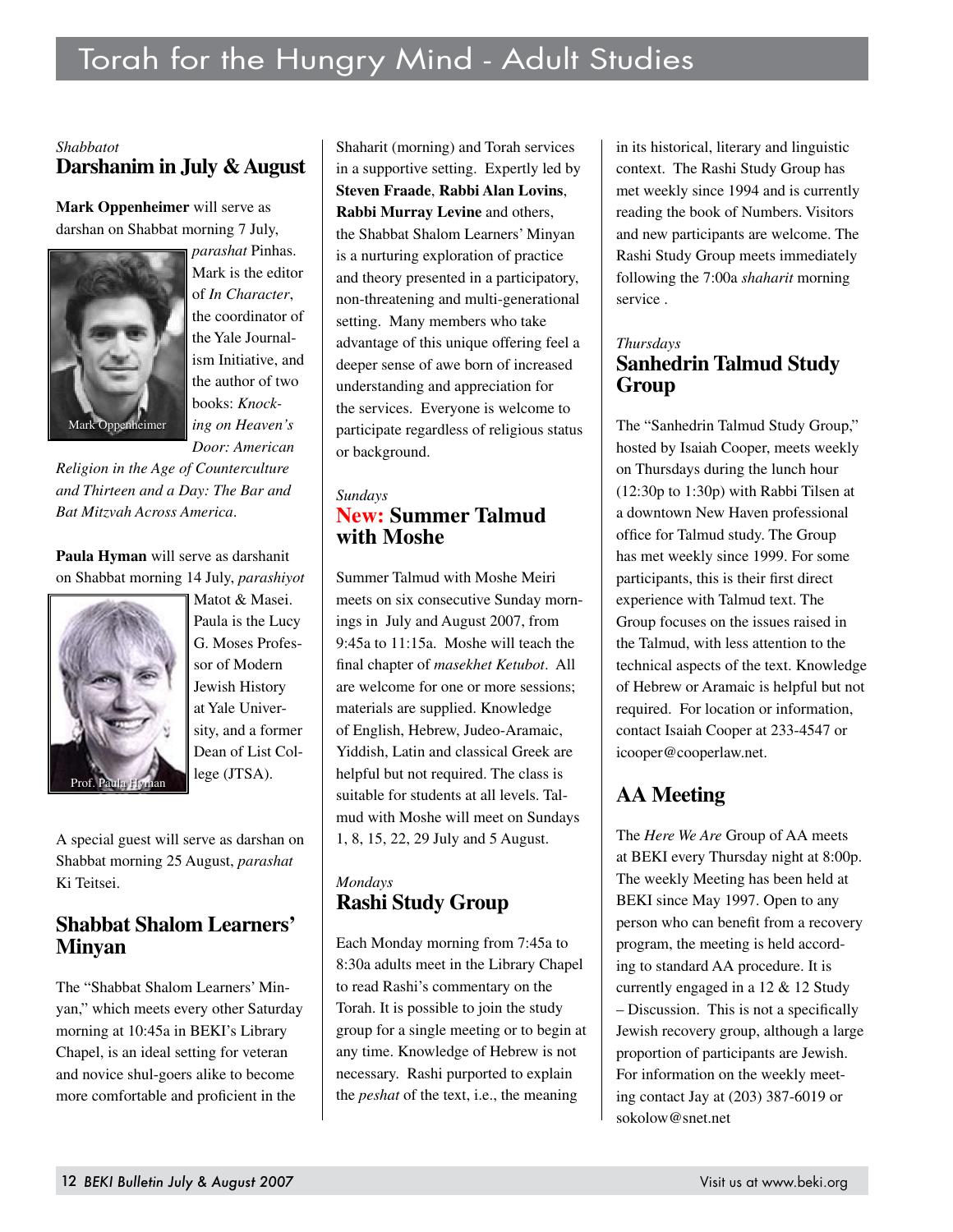- In memory of Mollie & Taube Nuht by Joan & Alan Gelbert
- In memory of Milton Weiner by Stephen & Joanne Rudof
- • In memory of her father Abraham Golden by Marjorie Weiss

#### **Torah Fund News July-August 2007**

On behalf of BEKI Sisterhood I want to thank everyone who purchased cards, made donations and became benefactors during the past year. Your unrelenting dedication has made this a wonderful year for our Torah Fund Campaign.

Your support of The Jewish Theological Seminary and its schools ensures our future as Conservative Jews.

Please continue to purchase cards over the summer by calling Barbara Cushen at 407-0314. Save gas and time! One call and your card is out immediately and you have made a contribution too! And just \$4.00 each (includes the stamp)!

#### *Barbara Cushen BEKI Torah Fund Chair*

Thanks to the following who purchased cards last month:

# **Get Well to:**

• Selma Young from Anna Goldberg • Cyvia Scharmett from Violet & Charlie Ludwig

### **Mazel Tov to:**

- Jennie & Sol Matisoff on their anniversary from Hyla Greenberg
- Marc & Myra Goldfarb on their anniversary from Hyla Greenberg

• Jennifer Botwick & Michael Ries on Solomon's Bar Mitzvah from Violet & Charlie Ludwig

• Liora & Yaron Lew on Dana's Bat Mitzvah from Violet & Charlie Ludwig • Rick Grossman on his milestone birthday from David Wright

# **In Memory of:**

- Ada Fish from Sam & Harriet Kantrowitz
- Rose Hodes from Sheila Caplan, BEKI Hesed Committee
- David Sotsky from the BEKI Hesed Committee
- Joe Cyril May from the BEKI Hesed Committee
- Honey Sender from Shirley Matloff

#### • Yetta Schefts from Helen Miller

- Jack Cohen from Clair & Bud Volain
- Herbert Brumberger from Gladys Lipkin

### **Saving Energy**

During this past year, BEKI has promoted conservation and renewable and alternative energy as a Jewish value in the shul and at home. In part through these efforts our electric demand (peak kilowatts by month) was down 24.26%, and our total consumption (annual kilowatt hours) was down 16.78%, compared to the previous year (i.e., July 2006 to June 2007 vs. July 2005 to June 2006). Factors besides conservation, such as weather and synagogue activity level, also affect usage. Additional conservation steps are in progress or planned for the new fiscal year '08 beginning 1 July 2007.

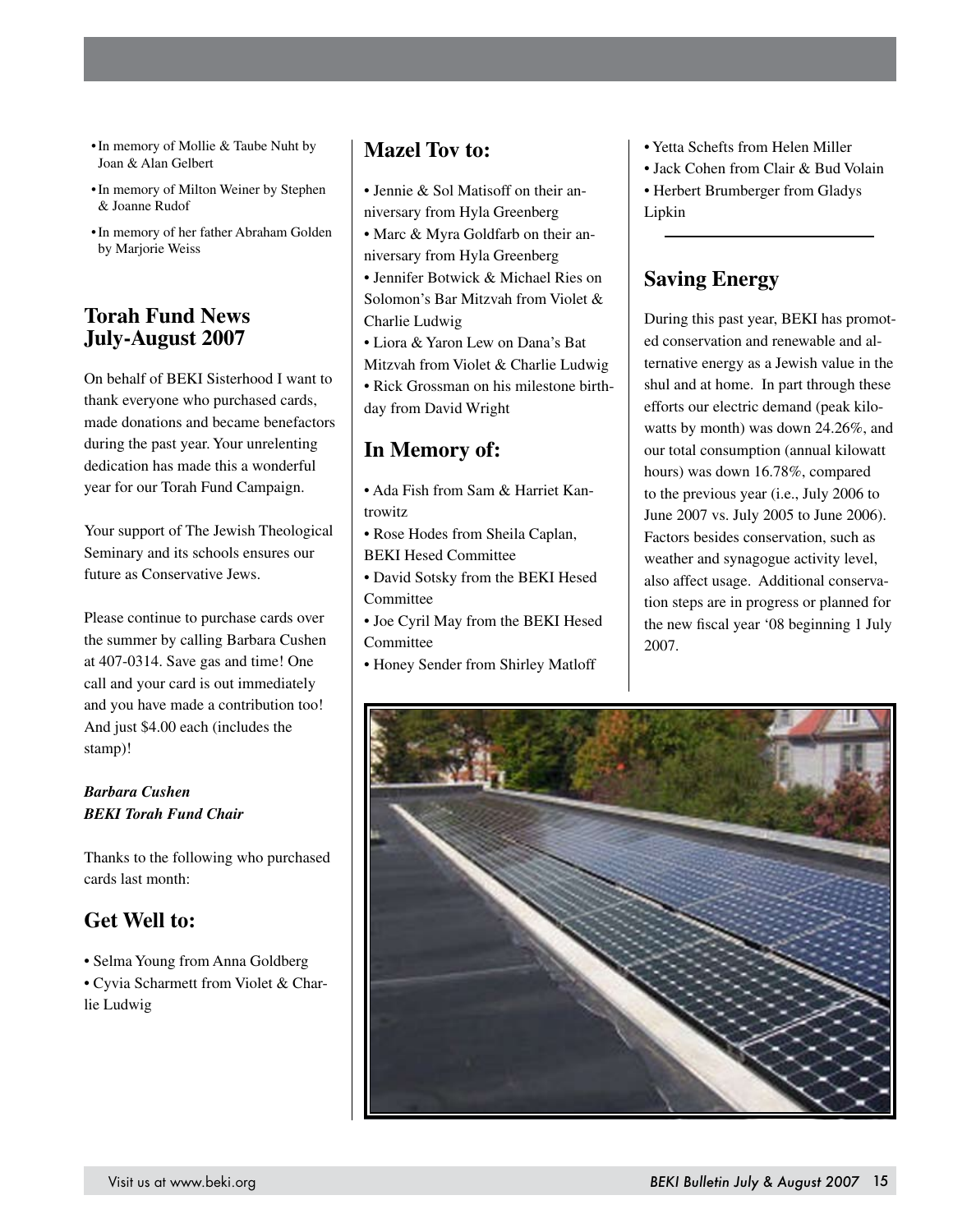# July 2007 15 Tammuz 5767 - 16 Av 5767

| Sunday                                             | Monday                                                                                   | Tuesday                         | Wednesday                                                                                              | Thursday                                                                                                                 | Friday                                                                                               | Saturday                                                                                                                                                              |                      |
|----------------------------------------------------|------------------------------------------------------------------------------------------|---------------------------------|--------------------------------------------------------------------------------------------------------|--------------------------------------------------------------------------------------------------------------------------|------------------------------------------------------------------------------------------------------|-----------------------------------------------------------------------------------------------------------------------------------------------------------------------|----------------------|
| $\mathbf{1}$<br>9:45am Summer Talmud<br>with Moshe | 2<br>7:45am Rashi Study<br>Group                                                         | 3<br>Fast of Tammuz 17          | $\overline{\mathbf{4}}$<br><b>Office Closed:</b><br>Independence Day                                   | 5<br>12:30pm Talmud Study<br>Group (off-site)<br>8:00pm A.A.                                                             | 6<br>8:10pm Candle Lighting                                                                          | $\overline{7}$<br>Darshan: Mark<br>Oppenheimer<br>10:45am Children's<br>Programs<br>10:45am Learner's<br>Minyan<br>Qiddush: TBA                                       |                      |
| 15 Tammuz                                          | 16 Tammuz                                                                                | 17 Tammuz                       | 18 Tammuz                                                                                              | 19 Tammuz                                                                                                                | 20 Tammuz                                                                                            | 21 Tammuz                                                                                                                                                             |                      |
| 8<br>9:45am Summer Talmud<br>with Moshe            | 9<br>7:45am Rashi Study<br>Group<br>7:30pm Executive Board<br>Meeting                    | 10                              | 11                                                                                                     | 12<br>12:30pm Talmud Study<br>Group (off-site)<br>8:00pm A.A.                                                            | 13<br>8:07pm Candle Lighting                                                                         | 14<br>Darshanit: Paula Hyman<br>10:45am Children's<br>Programs<br>Qiddush: Lord &<br>Hornreich (aufruf<br>celebration)                                                |                      |
| 22 Tammuz                                          | 23 Tammuz                                                                                | 24 Tammuz                       | 25 Tammuz                                                                                              | 26 Tammuz                                                                                                                | 27 Tammuz                                                                                            | 28 Tammuz                                                                                                                                                             |                      |
| 15<br>9:45am Summer Talmud<br>with Moshe           | 16<br>Rosh Hodesh<br>7:45am Rashi Study<br>Group                                         | 17                              | 18                                                                                                     | 19<br>12:30pm Talmud Study<br>Group (off-site)<br>8:00pm A.A.                                                            | 20<br>8:03pm Candle Lighting                                                                         | 21<br><b>BEKI Board Installation</b><br><b>Shabbat</b><br>Darshan: Jay Sokolow<br>10:45am Children's<br>Programs<br>10:45am Learner's<br>Minyan<br>Qiddush: Tina Rose |                      |
| 29 Tammuz                                          | 1 Av                                                                                     | 2 Av                            | 3 Av                                                                                                   | 4 Av                                                                                                                     | 5 Av                                                                                                 | 6 Av                                                                                                                                                                  |                      |
| 22<br>9:45am Summer Talmud<br>with Moshe           | 23<br>7:45am Rashi Study<br>Group<br>8:00pm Minha<br>Tisha BeAv<br>8:15pm Maariv & Eikha | 24<br><b>Fast of Tisha BeAv</b> | 25                                                                                                     | 26<br>12:30pm Talmud Study<br>Group (off-site)<br>8:00pm A.A.                                                            | 27<br>7:57pm Candle Lighting                                                                         | 28<br>10:45am Children's<br>Programs<br>Qiddush: TBA                                                                                                                  |                      |
| 7 Av                                               | 8 Av                                                                                     | 9 Av                            | <b>10 Av</b>                                                                                           | <b>11 Av</b>                                                                                                             | <b>12 Av</b>                                                                                         | 13 Av                                                                                                                                                                 |                      |
| 29<br>9:45am Summer Talmud<br>with Moshe<br>14 Av  | 30<br>Tu B'Av<br>7:45am Rashi Study<br>Group<br>7:30pm General Board<br>Meeting<br>15 Av | 31<br><b>16 Av</b>              | Sundays:<br>9a Shaharit<br>5:45p Minha-<br>Maariv<br>Mondays:<br>7a Shaharit<br>5:45p Minha-<br>Maariv | <b>Tuesdays:</b><br>7a Shaharit<br>5:45p Minha-<br>Maariv<br><b>Wednesdays:</b><br>7a Shaharit<br>5:45p Minha-<br>Maariv | Thursdays:<br>8:15a Shaharit<br>5:45p Minha-<br>Maariv<br>Fridays:<br>7a Shaharit<br>6p Minha-Maariv | Saturdays:<br>9:15a Shaharit<br>5:45p Minha                                                                                                                           | <b>Service Times</b> |
|                                                    |                                                                                          |                                 |                                                                                                        |                                                                                                                          |                                                                                                      |                                                                                                                                                                       |                      |

**BEKI Events**